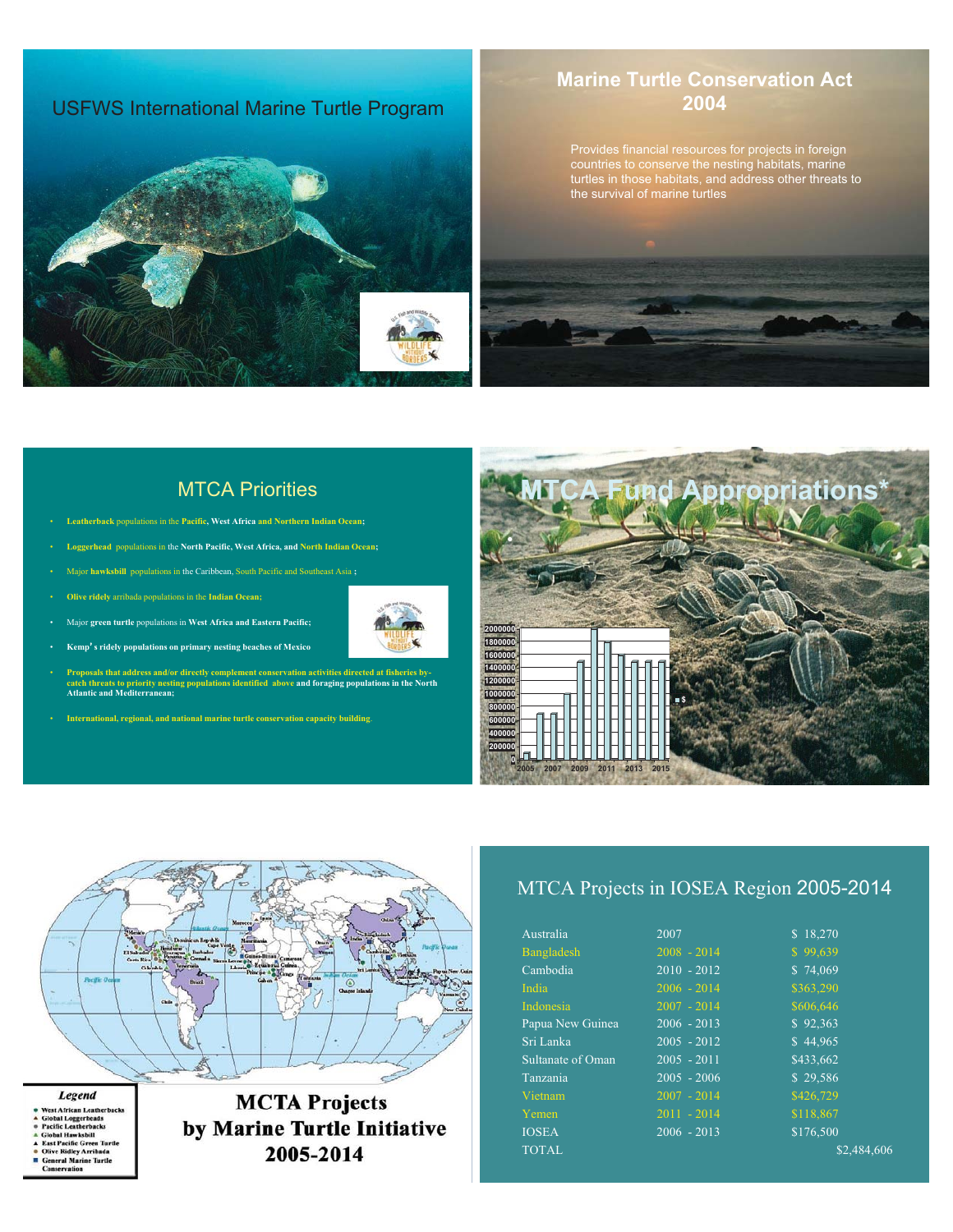







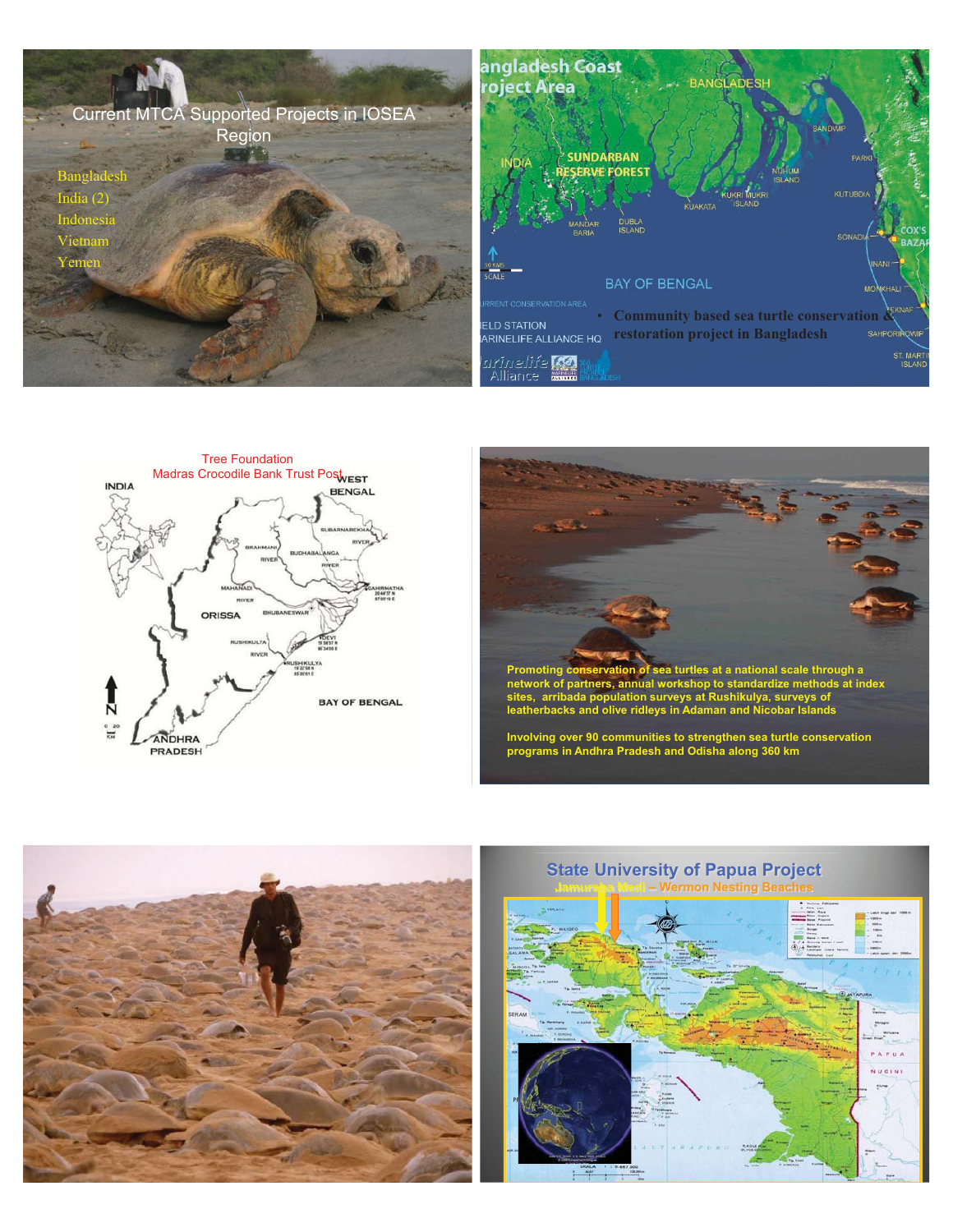

## Community meetings





### **IUCN-VN**

Community based marine turtle nesting beach conservation and bycatch reduction in Vietnam **ENV-VN** 

Identify key centers of trafficking and work with media and key national, regional and local decision makers to address turtle trafficking





### *Yemeni Biological Society*  **2012 - Assessing threats and status of key sea turtle nesting populations,**

developing community supported conservation programs, and building conservation capacity in Yemen